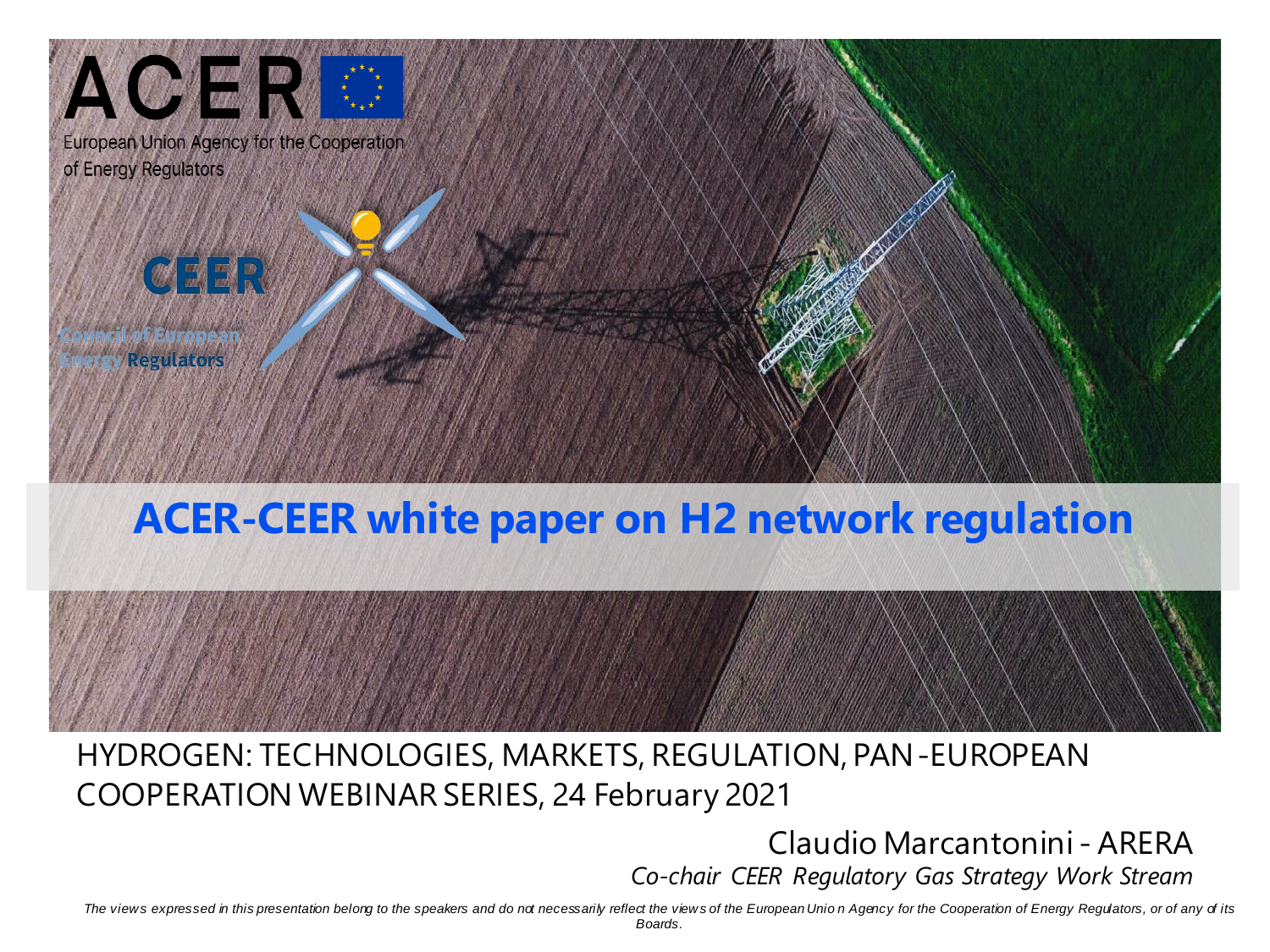



- EU hydrogen (H2) strategy
	- **key role for pure H2** in achieving the green transition
	- the hydrogen sector will be **EU-wide integrated**
- The development of H2 infrastructures raises questions about how to regulate it
- Current EU gas regulation does not cover **transport of pure H2**
- This white paper presents **6 main recommendations on H2 network regulation**  that regulators have agreed upon
- Very different situation from that when EU regulation for gas and electricity networks was introduced: gas and electricity networks were already in place, while the **H2 sector still need to be fully developed**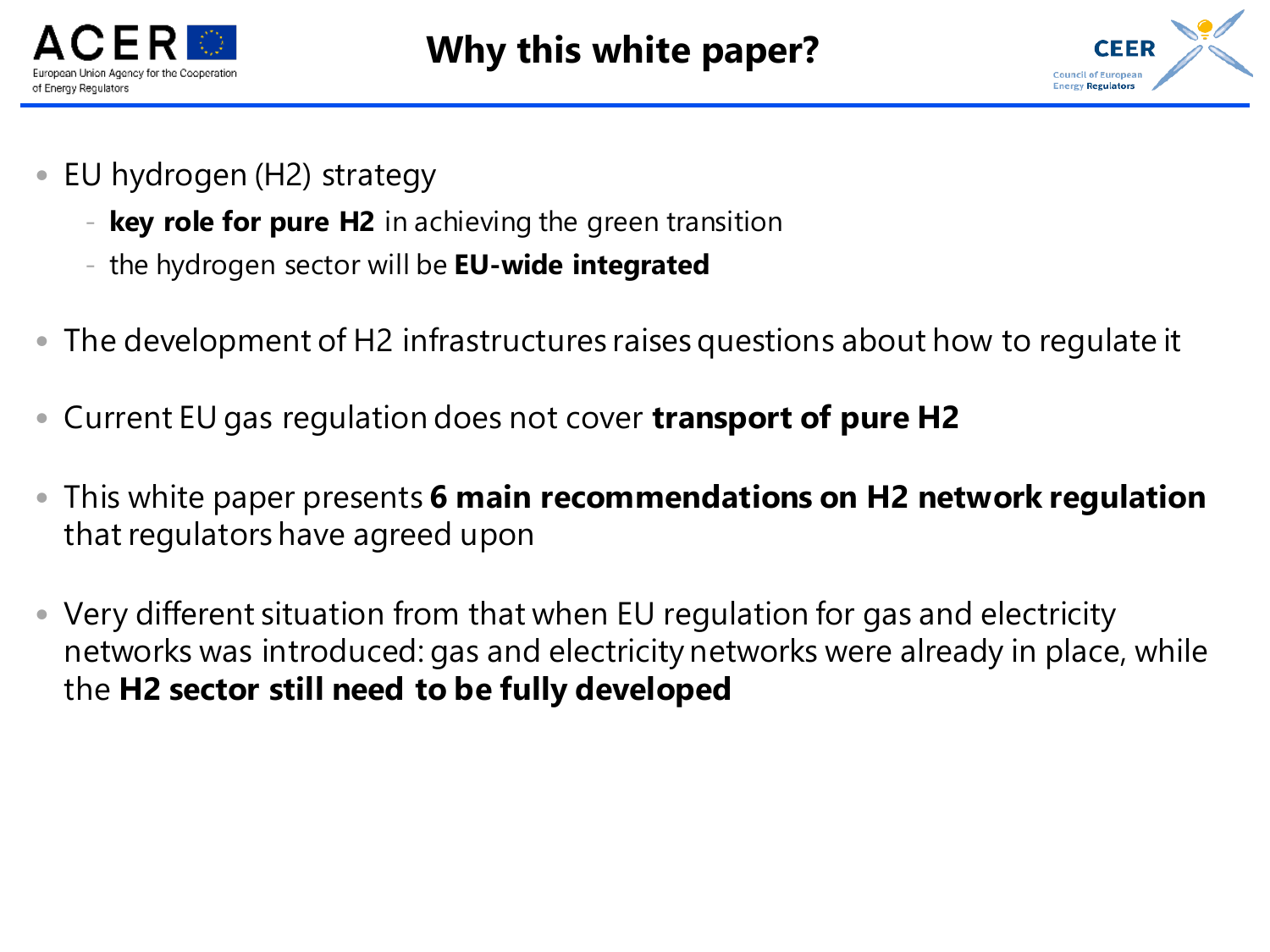



- Consider a gradual approach to the regulation of H2 networks in line with the **market and infrastructure development**
- The H2 development is at **an early stage**: regulatory intervention will depend on how the H2 sector will evolve
- Economic principles calling for regulation in case of:
	- **Natural monopoly/essential facility**
	- **Risk of abuse of dominant position**
- Regulation should address the actual risk of **market foreclosure**
- Risks depend on how **demand and supply develops** (number of players, volumes, routes) and how **networks can accommodate** them
- Member States will face different H2 development paces: need of **flexible and gradual** EU-wide regulatory regime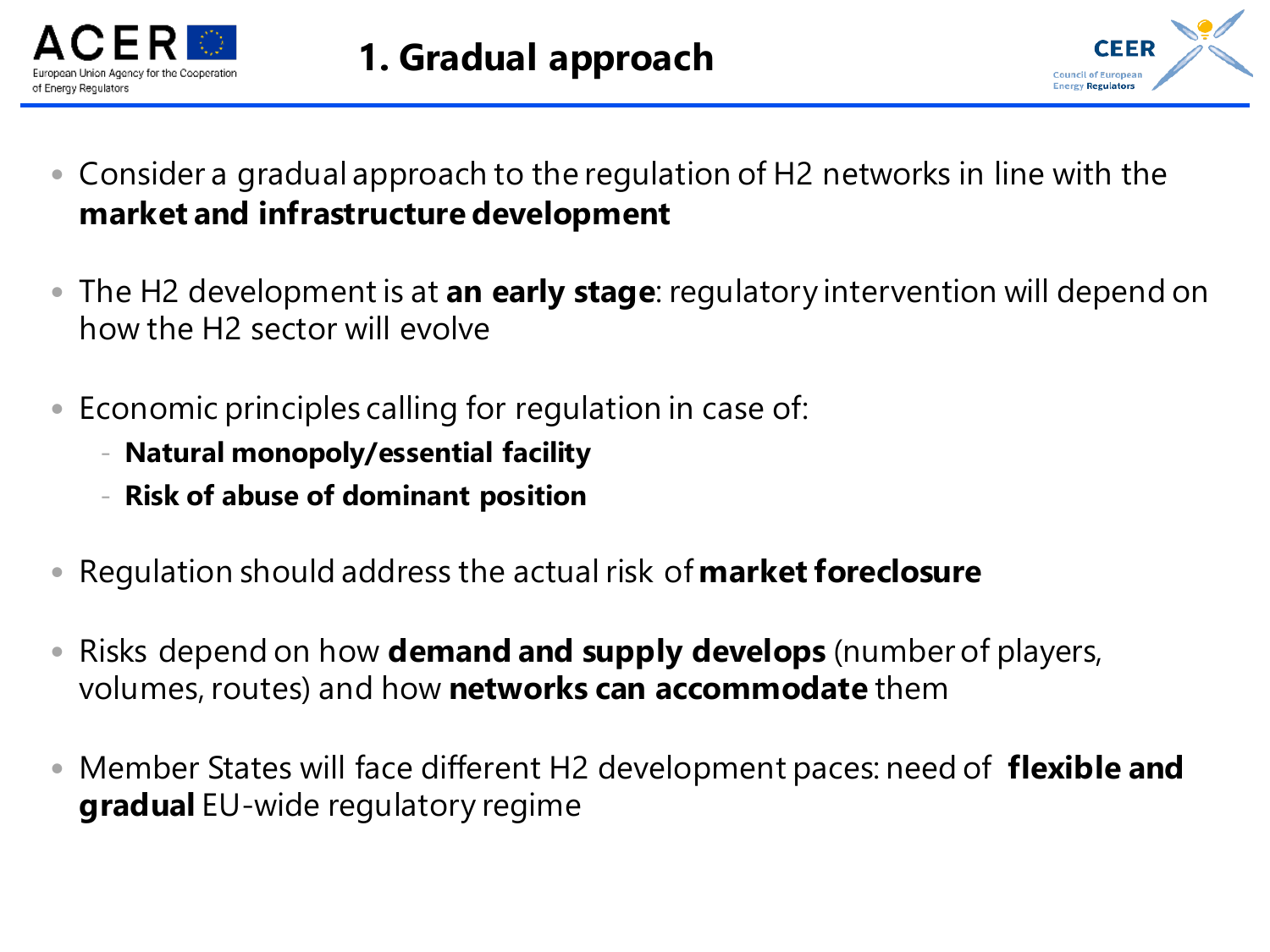



- NRAs need to monitor the **evolution of H2 sector**
	- Market structure and statistics (volume, prices, etc.)
- National monitoring based on **indicators developed at EU level**
	- Consistency checks on monitoring results at EU level
- Based on them, NRA should decide when intervention should kick in
- Get inspired by **existing flexible models**
	- E.g. telecoms: adapting regulatory measures (from a set of tools) according to the market situation (informed by monitoring)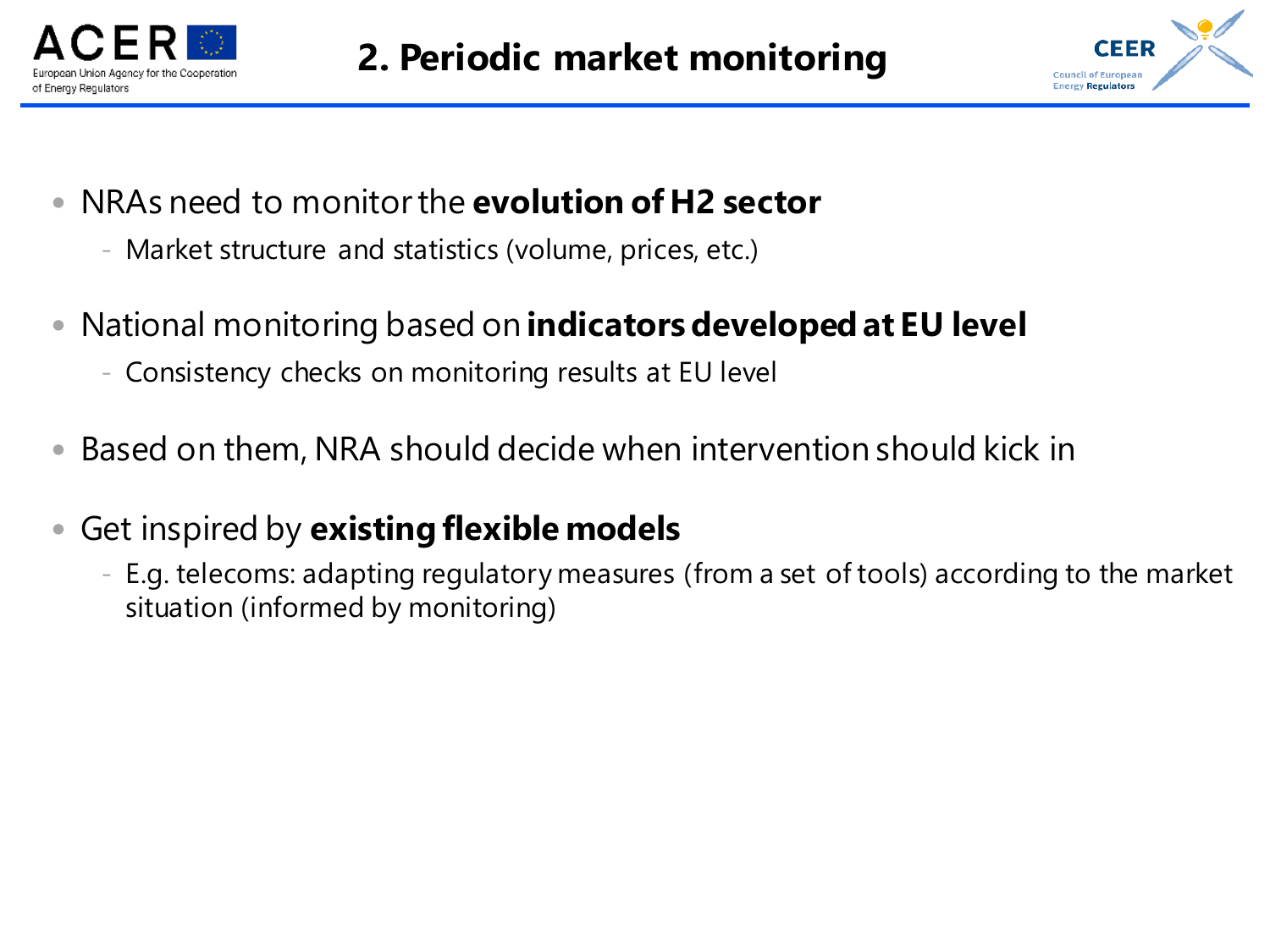



- Stable environment for investments through the application of **regulatory principles**:
	- Third party access (TPA)
	- Transparency
	- Non-discrimination
	- Unbundling
	- Consumers' protections
	- NRA monitoring and oversight
- How to apply those principles to the H2 sector will depend on **how the H2 develops**
- If the developments of the H2 sector will have characteristics like those of natural gas, the **experience from EU gas regulation can be used**
- **Not simply copy-paste of the current gas regulation**:
	- There are technical and market differences between natural Transparency
	- Additional challenges can come from apply these principles in an integrated energy system perspective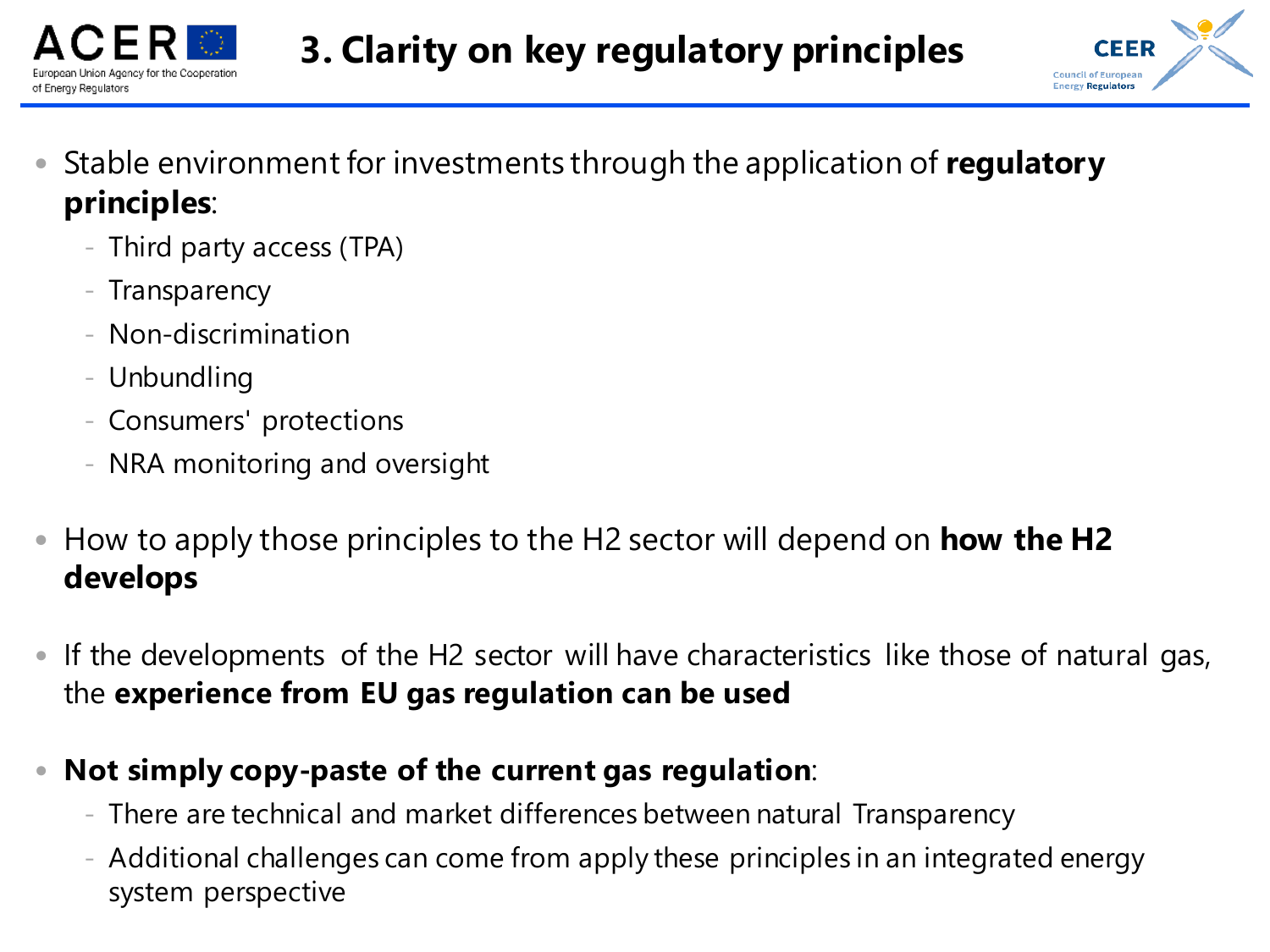

- Business-to-business networks can be temporary **exempted** from regulation, avoiding that point-to-point pipelines are unnecessarily impacted
- **Temporary exemptions until** there are no signs of discrimination or abuse of market power
- If market conditions change and the network infrastructures becomes essential facility, exemptions should be revoked
- Need to find the **right balance** between **flexibility** to foster H2 sector development, while at the same **avoiding foreclosure**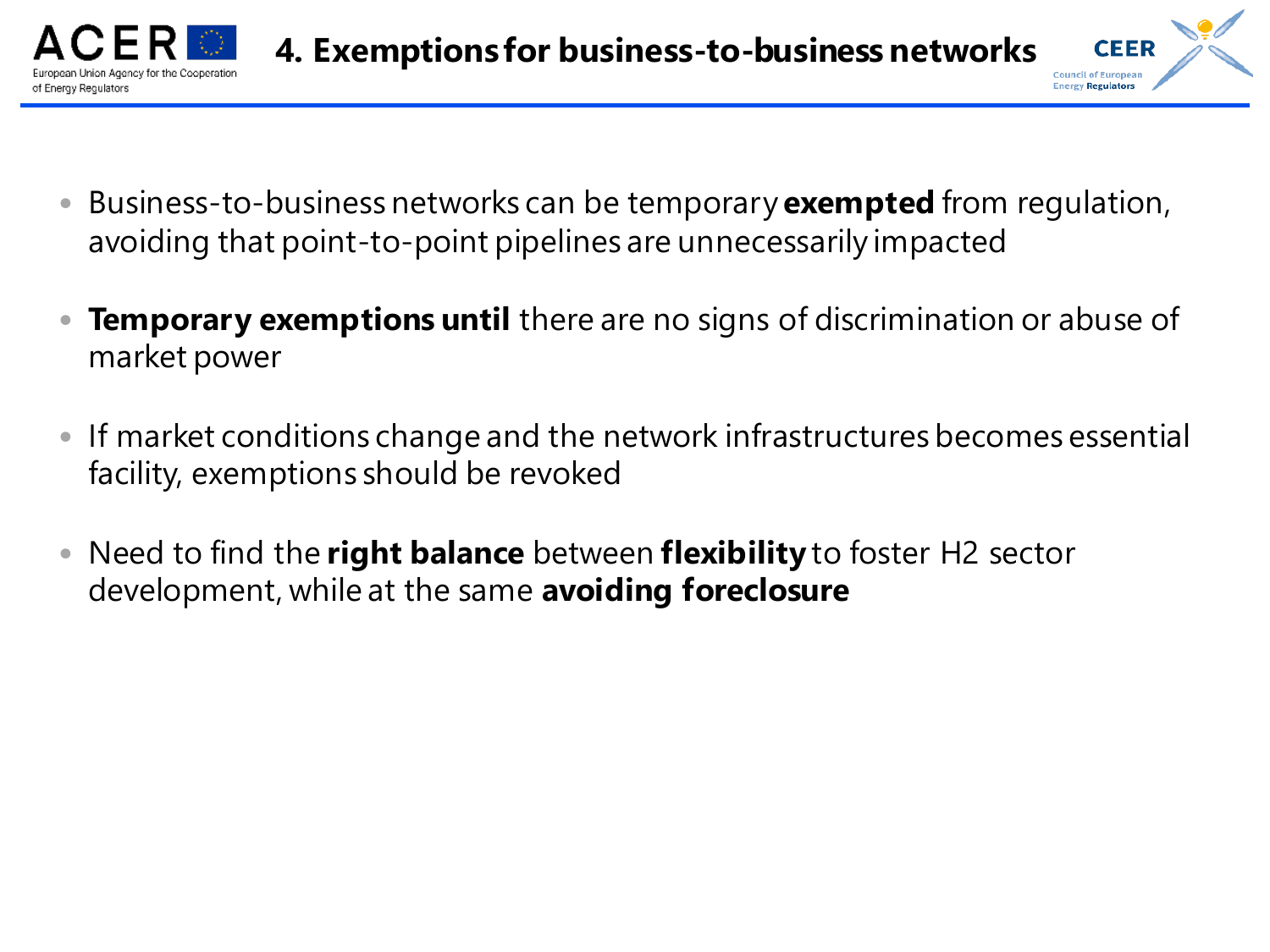



- EC H2 strategy relies on **repurposing** CH4 pipelines
- Need for a **balanced consideration** between constructing new H2 pipelines versus the repurposing of existing gas infrastructure
- Identifying which part of the gas network could be used for H2 by using **costbenefit analysis CBA methodology**
	- considering all aspects including decommissioning costs, and Security of Supply, etc.
- Including reproposing the in **national development plans (NDP)** and **in EU Ten-Year Network Development Plan**
- The above process is part of broader infrastructure development and planning
	- need for a **coherent approach across sectors** for infrastructure planning